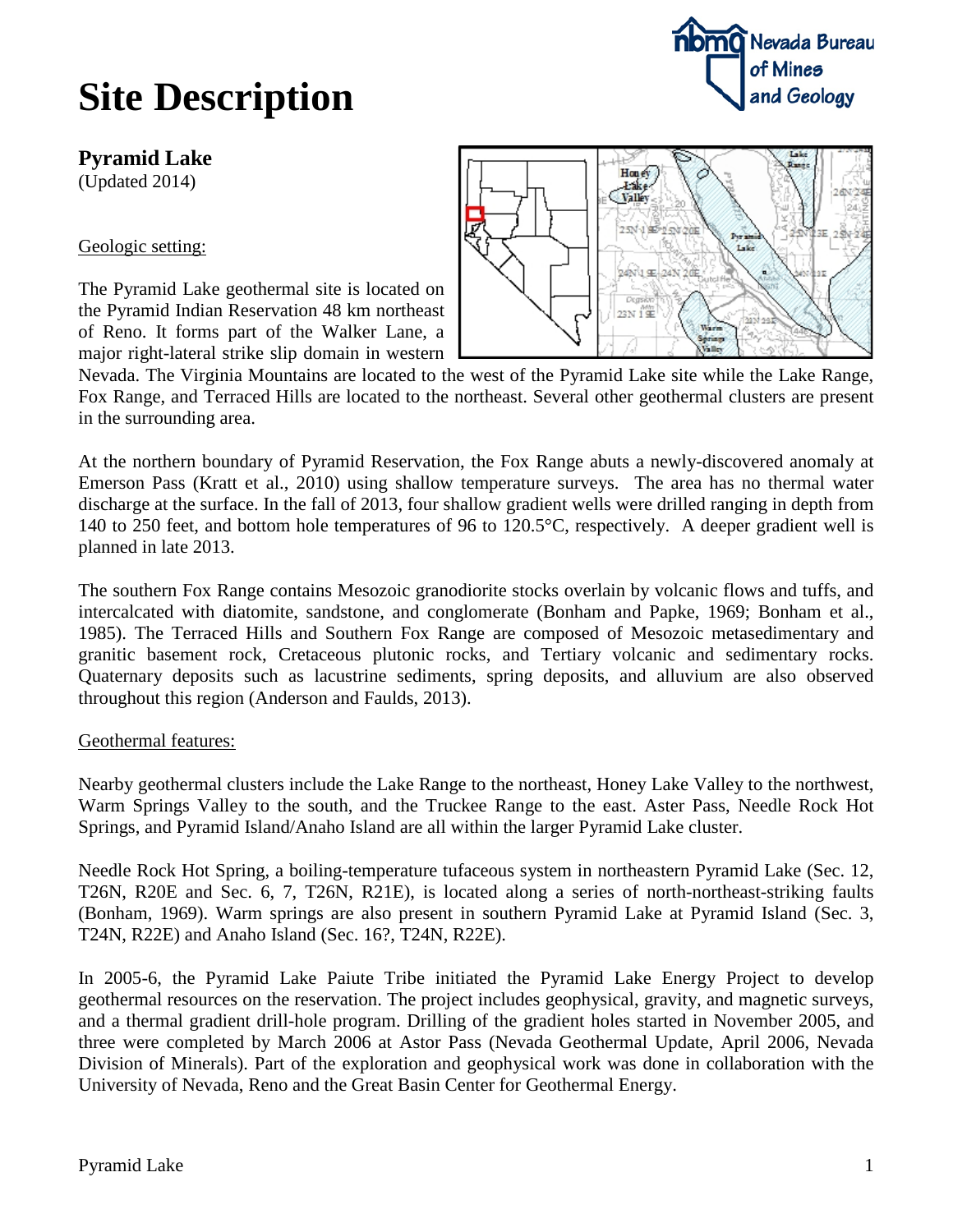

*Pyramid Island, Anaho Island:* Pyramid Island, the namesake for Pyramid Lake, is a spectacular mass of tufa deposited when the lake level was higher than at present. The collection of tufa into needles, spires, and pyramids is related to underwater warm springs (Russell, 1885); divers have reported underwater hot springs near the Needle Rocks and The Pyramid. The Pyramid lies along the Lake Range fault zone (Faulds, pers. comm., 2005; formerly called the East Pyramid Lake fault).

Garside and Schilling (1991) report warm springs at Pyramid Island (Sec. 3, T24N, R22E) and Anaho Island (Sec. 16?, T24N, R22E). Benson and others (1995) reported a temperature of 89°C for the spring at Pyramid. In March 2005, there were 2 orifices on the Pyramid, 6 feet apart, from 0.2 to 0.35 m above the lake water level on the west side of the pyramid near the center of the island. One spring is flowing down into the lake (96.2°C) and the other (97.8°C) is spouting up and out, spilling into the lake. This second spring was sampled for water chemistry analysis on 3/15/05 and had a pH of 7.7 and specific conductance of 8120 mS/cm. Steam can be seen above the springs, ~9 m above the lake surface, which was at 1,160 m on 3/15/05.

The spring on Anaho Island is reported by Waring (1965) to be 49°C; however, attempts to locate it on March 15, 2005 failed. An unreferenced web site<http://www.hotspringsenthusiast.com/Nevada.asp> shows a spring just off the coast of the southern point of Anaho island. There was no evidence of a spring on the south or west sides of the island on land during the March 2005 visit, though there may have been a spring(s) offshore. No vents were visible, but green algae occurred in the shallow water off the island on the south side of the island.

*The Needle Rock Hot Springs* [\(Map\)](http://data.nbmg.unr.edu/Public/Geothermal/DetailedMaps/The%20Needle%20Rocks.pdf): Both the Needle Rock Hot Springs and Pyramid Island were deposited in Pyramid Lake when its level was higher than at present. Springs at the Needle Rock Hot Springs are reported to range from 58°C (Benson and others, 1995) or 66°C (Grose and Keller, 1975b) to a maximum of 98°C (Waring, 1965), near-boiling for the elevation. A number of the springs are shown on the Needle Rocks 7.5' Quadrangle map.

In the early 1960s Western Geothermal, Inc. drilled three geothermal wells at the Needle Rock Hot Springs. The deepest of these was 1,795 m, and another was about 1,220 m deep. The maximum recorded temperature was about 116°C. From examination of drill cuttings from the deepest well, it is believed that Tertiary basaltic andesites overlie Mesozoic metamorphic rocks at about 1,540 m (H.F. Bonham, written commun., 1964). This well flowed continuously after its completion, but geysered or pulsed, a complete cycle taking about 1 minute. A 35-second eruption, with hot water reaching 10 m in height above the well, was followed by 32 seconds of diminished activity. During this period the well flowed at a rate of about 450 L/min. A thin film of siliceous sinter (geyserite) collected on the well casing during this time; a slight odor of H2S was also noted (H.F. Bonham, Jr., written commun., 1964). Mariner and others (1974) reported that their best estimate of the thermal reservoir temperature is 137°C, using the silica (adiabatic) geothermometer. Na-K-Ca geothermometer temperatures are higher; a sample considered reliable yielded a Na-K-Ca estimated temperature of 213.9ºC and a K-Mg estimated temperature of 228.3 (GeothermEx, 2004). Benson and others (1995) reported a temperature of 85.3°C for water flowing from the Needles well.

*Nixon:* There is a well located at a maintenance shop in Nixon (Southwest quarter of Sec. 25, T23N, R23E 25) that was sampled in 2009 by NBMG staff. The sample was taken at a spigot approximately 100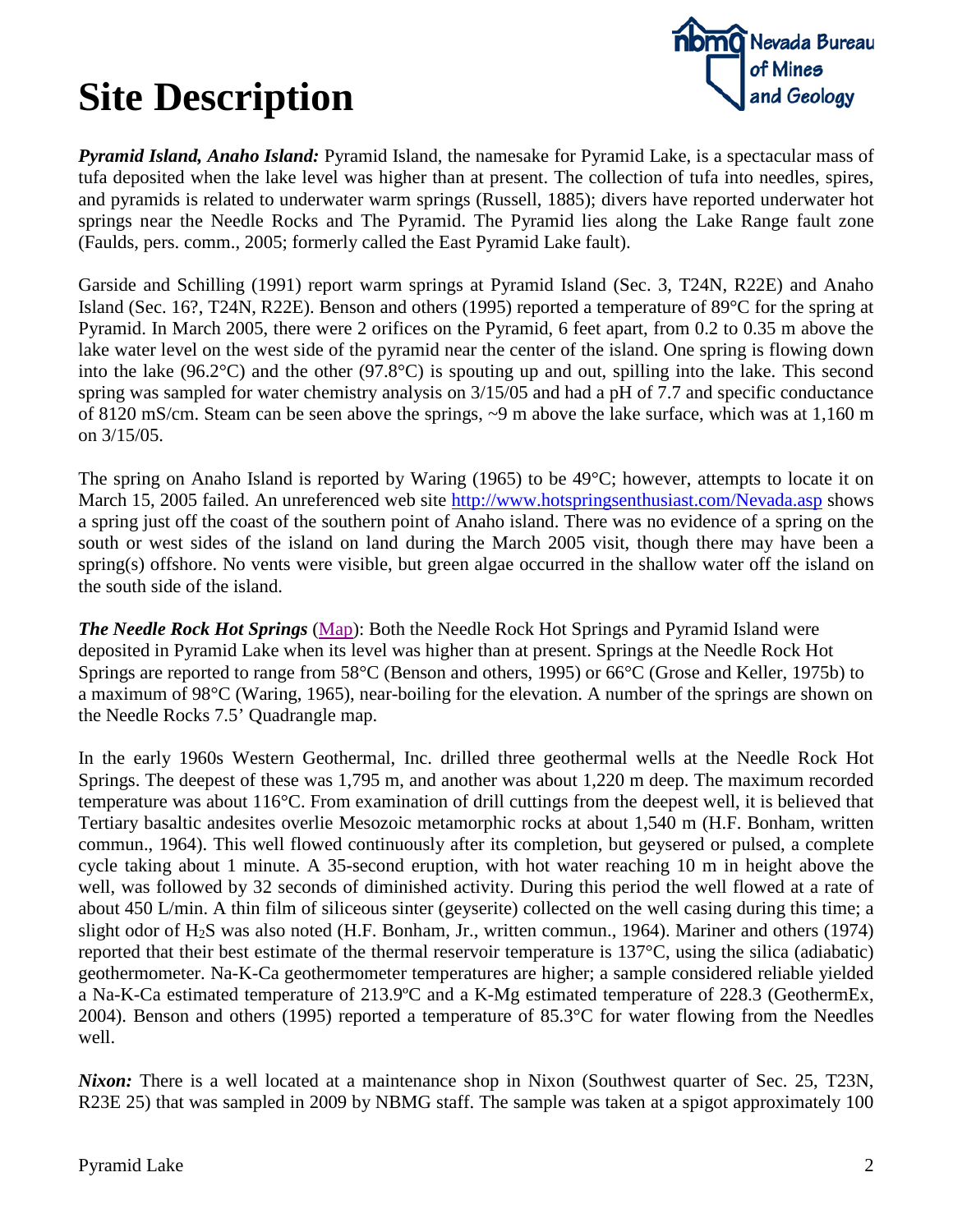

feet from the pump house. A temperature of 23°C was recorded and a Na-K-Ca geothermometer of 38.1°C (Fournier, 1981), a quartz geothermometer of 77.3°C (Fournier, 1977), and a chalcedony geothermometer of 45.8°C (Fournier, 1981) were also recorded at this well (Great Basin Groundwater Geochemical Database).

*Astor Pass:* A total of six wells have been noted within the Aster Pass cluster with four being sampled by NBMG staff. Recorded temperatures for these wells range from 15°C up to 76°C. The four wells sampled by NBMG staff were the Northern Solar Well (Northwest quarter of Section 28, T27N R20E), the Southern Solar Well (Northeast quarter of section 34, T27N R20E) and the NTG-3 and NTG-3X wells (Northwest quarter of Section 28, T27N R20E). The remaining two wells, USGS Well 1-N and Fred True Well were recorded as cold wells in the Great Basin Groundwater Geochemical Database.

The Northern Solar Well was reported to be 21.3°C with a Na-K-Ca geothermometer of 79.3°C (Fournier, 1981), a quartz geothermometer of 102.46°C (Fournier, 1977), and a chalcedony geothermometer of 73.6°C (Fournier, 1981). This site showed evidence of cattle and greenish water. Samplers noted that they could not see where water entered the trough (Great Basin Groundwater Geochemical Database).

The Southern Solar Well was reported to be slightly warmer at 26.4°C with a Na-K-Ca geothermometer of 142.6°C (Fournier, 1971), a quartz geothermometer of 71.09 (Fournier, 1977), and a chalcedony geothermometer of 39.3 (Fournier, 1981). The sample was collected where the well pipe entered a cattle trough. The trough water was reported to be brownish with weeds, bird feathers, and dead Mormon crickets in it. Evidence of cattle was also noted (Great Basin Groundwater Geochemical Database).

Wells NTG-3B and NTG-3BX were observed to have a temperature of 76.7°C and 60°C respectively. Well NTG-3B had a Na-K-Ca geothermometer of 131.7<sup>o</sup>C (Fournier, 1981), a quartz geothermometer of 176.94°C (Fournier, 1977), and a chalcedony geothermometer of 155.4°C (Fournier, 1981). No geothermometer data were recorded for NTG-3BX (Great Basin Groundwater Geochemical Database).

### Leasing information:

The Pyramid Lake energy project received a \$8.5m DOE grant to perform regional stress analysis, geophysical survey, and shallow temperature surveys in the Pyramid Lake Reservation. Two slim holes were drilled at Astor Pass in winter 2010-2011; Preliminary results show Astor Pass can produce 2MW energy production (DOE). Currently Emerson pass is being looked into because of its favorable structural setting, high temperatures, and its steep Calcite and silica veins (DOE). By September 30, 2013 long term viability models of Astor Pass will be completed, seismic analysis of Anderson bay will be completed, 6 temperature gradient wells will be completed at Emerson pass.

### Bibliography:

Anderson, R., and J. Faulds, 2013. Structural Controls of the Emerson Pass Geothermal System, Washoe County, Nevada. Transactions Geothermal Resources Council 37: p. 453-458.